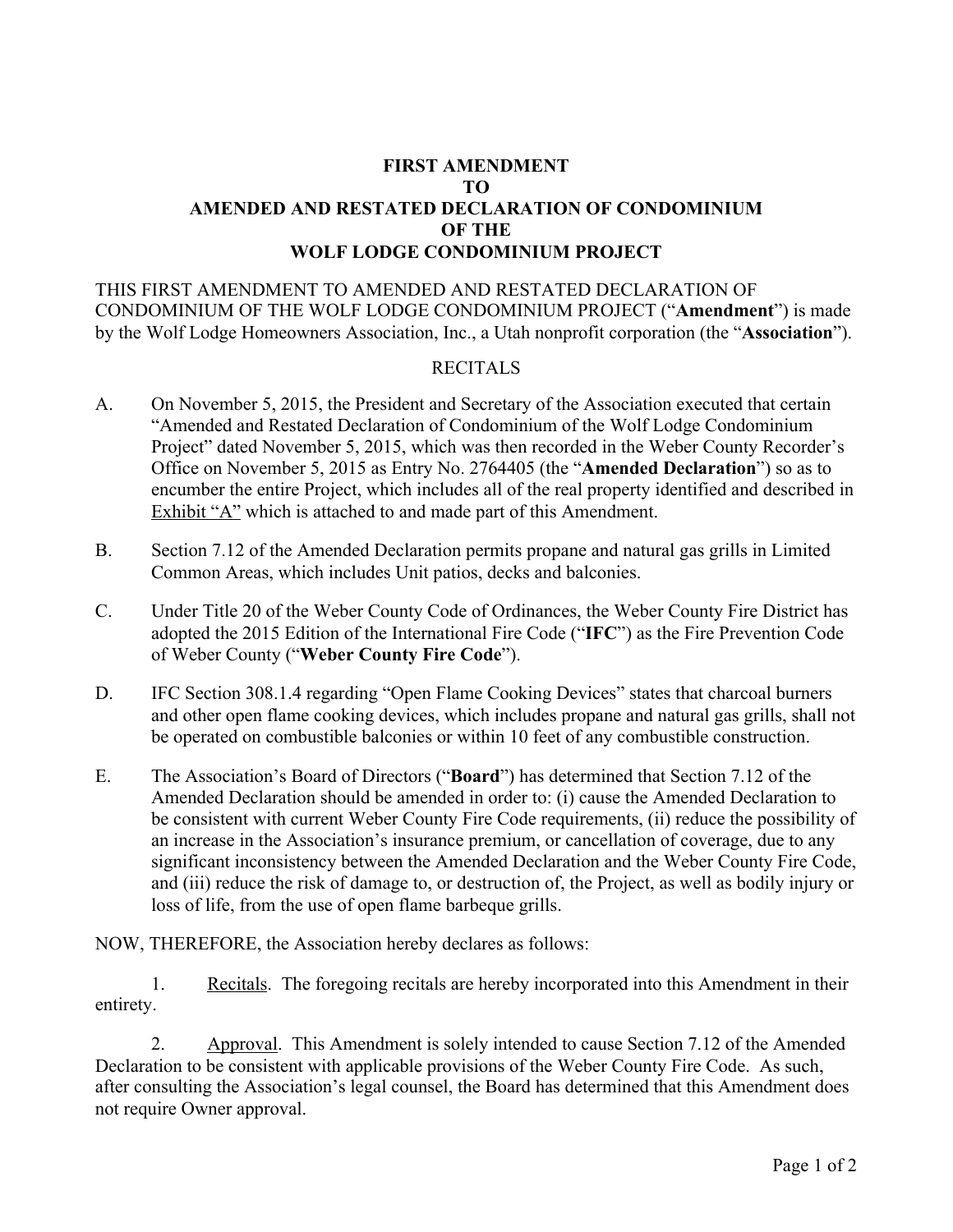3. Exterior Fires / Open Flame Barbeques. Section 7.12 of the Amended Declaration is hereby deleted in its entirety and replaced with the following:

7.12 **Exterior Fires / Open Flame Barbeques.** There shall be no bonfires, fire pits or exterior fires of any kind anywhere within the Project. Charcoal barbequing is permitted only on permanent barbeque receptacles the Association has installed or may install in certain designated portions of the Common Area. Except for charcoal barbequing on such permanent barbeque receptacles, open flame barbeque grills shall not be operated anywhere else in the entire Project including, for example and without limitation, on or within any Limited Common Area, which includes any Unit patio, deck or balcony. As used in this Section 7.12, the phrase "open flame" means and refers to barbeque grills that utilize propane, natural gas, charcoal, wood, pellets or any other flammable substance. The use of electric barbeque grills is solely permitted on Unit patios, decks or balconies, provided such electric barbeque grills are properly maintained, are safely operated per the manufacturer's operating instructions, and are compliant with the latest Underwriter Laboratories safety requirements. The use of any barbeque grills of any kind inside any Unit is strictly prohibited. No Owner shall allow the condition of his or her Unit to be maintained or used in a way that would constitute a fire hazard.

4. Effective Date. As set forth under Article 18 of the Amended Declaration, this Amendment shall become effective immediately upon its recordation in the official records of the Weber County Recorder's Office.

5. Capitalized Terms. Unless otherwise defined in this Amendment, any capitalized terms used in this Amendment shall be defined as set forth under the Amended Declaration.

6. Effect of Amendment. To the extent the terms of this Amendment in any way modify or conflict with any provisions of the Amended Declaration, the terms of this Amendment shall control. All other terms of the Amended Declaration that are not modified by this Amendment shall remain unchanged. This Amendment shall be recorded against the entire Project in the Office of the Weber County Recorder and is intended to and shall be deemed to run with the land and, together with the Amended Declaration, shall be binding upon and shall inure to the benefit of all successors and assigns of all Owners of any Units.

IN WITNESS WHEREOF, the Board has caused this Amendment to be executed, on behalf of the Association, by its duly executed officers on the  $11<sup>th</sup>$  day of May, 2016.

WOLF LODGE HOMEOWNERS ASSOCIATION, INC., a Utah nonprofit corporation

|       | By: $\qquad \qquad$ |
|-------|---------------------|
|       |                     |
|       |                     |
|       |                     |
|       | By: $\qquad \qquad$ |
| Name: |                     |
|       |                     |
|       |                     |